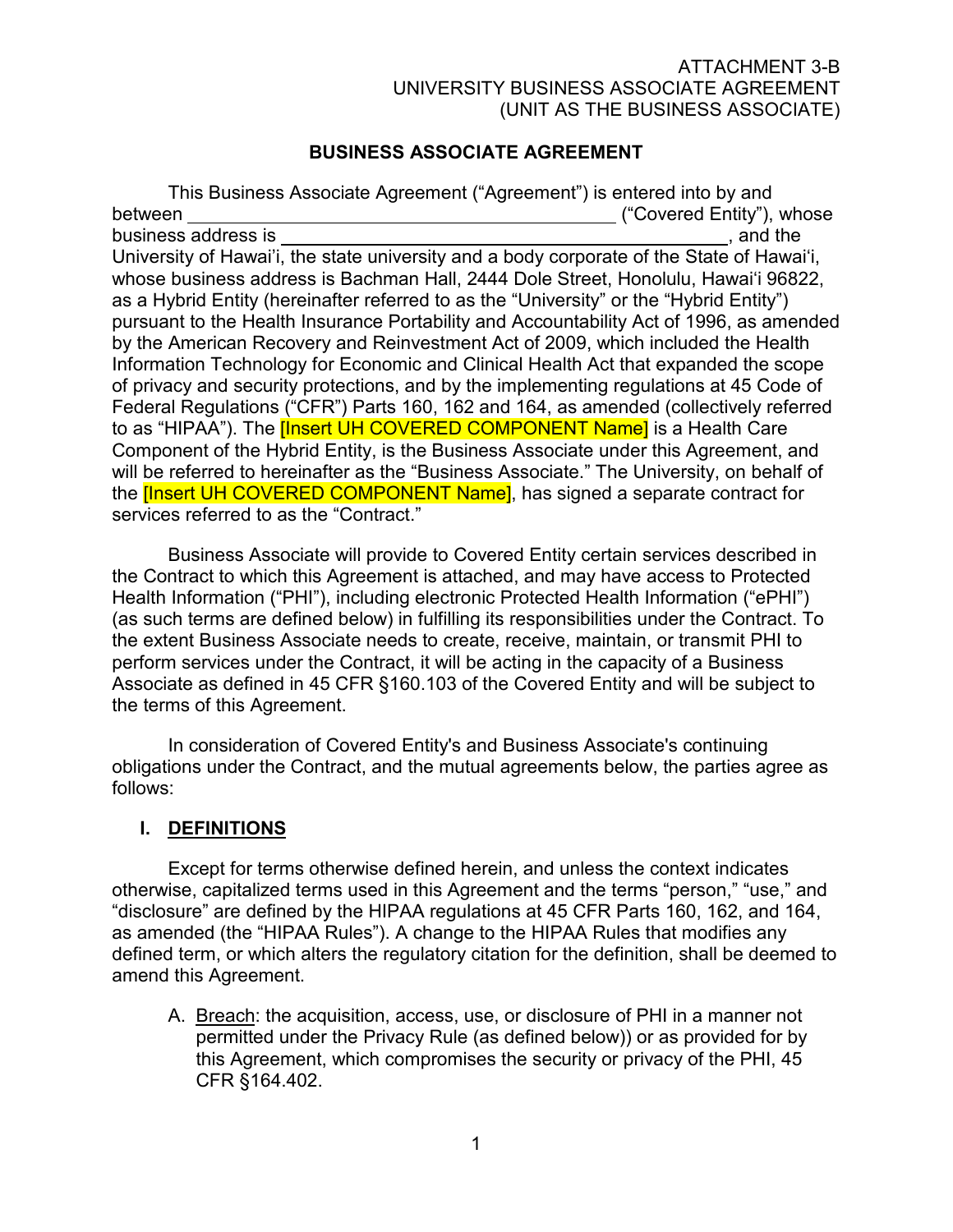- 1. An acquisition, access, use, or disclosure of PHI in a manner not permitted by the Privacy Rule is presumed to be a breach unless the Business Associate demonstrates to the Covered Entity's satisfaction that there is a low probability that the PHI has been compromised based on a risk assessment that identifies at least the following: (i) the nature and extent of the PHI involved, including the types of identifiers and the likelihood of re-identification; (ii) the unauthorized person who used the PHI or to whom the disclosure was made; (iii) whether the PHI was actually acquired or viewed; and (iv) the extent to which the risk to the PHI has been mitigated.
- 2. Breach excludes:
	- a. Any unintentional acquisition, access or use of PHI by a Workforce member or person acting under the authority of the Business Associate if such acquisition, access, or use was made in good faith and within the scope of authority and does not result in further use or disclosure in a manner not permitted under the Privacy Rule.
	- b. Any inadvertent disclosure by a person who is authorized to access PHI at the Business Associate to another person authorized to access PHI at the same Business Associate, and the information received as a result of such disclosure is not further used or disclosed in a manner not permitted under the Privacy Rule.
	- c. A disclosure of PHI where the Business Associate has a good faith belief that an unauthorized person to whom the disclosure was made would not reasonably have been able to retain such information.
- B. Designated Record Set: records, including but not limited to PHI maintained, collected, used, or disseminated by or for the Covered Entity relating to (i) medical and billing records about Individuals maintained by or for a covered Health Care Provider, (ii) enrollment, payment, claims adjudication, and case or medical management records systems maintained by or for a Health Plan, or (iii) that are used in whole or in part by the Covered Entity to make decisions about Individuals, 45 CFR §164.501.
- C. Electronic Protected Health Information ("ePHI"): Information that is transmitted or maintained by electronic media that comes within the definition of PHI as defined below, 45 CFR §160.103.
- D. HIPAA Rules: the Privacy, Security, Breach Notification, and Enforcement Rules at 45 CFR Parts 160 and Part 164.
- E. Individual: the person who is the subject of PHI, and shall include a person who qualifies as a personal representative under 45 CFR §160.103.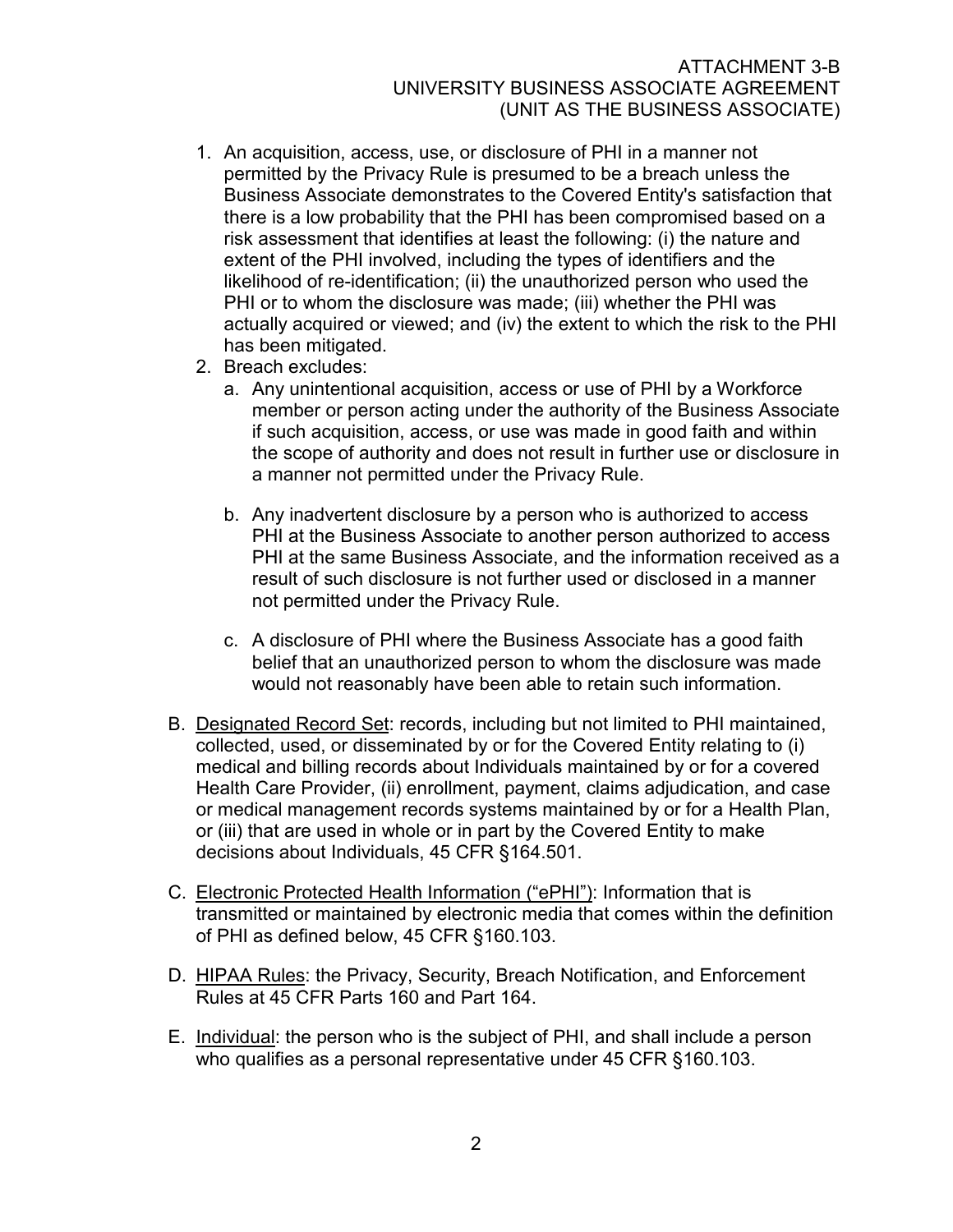- F. Personal Representative: Someone with the legal authority to act on behalf of an incompetent adult patient, a minor patient or a deceased patient or the patient's estate in making health care decisions or in exercising the patient's rights related to the individual's PHI, 45 CFR §164.502(g).
- G. Privacy Rule: the HIPAA Standards for Privacy of Individually Identifiable Health Information at 45 CFR parts 160, and part 164, subparts A and E.
- H. Protected Health Information ("PHI"): any oral, paper or electronic information, data, documentation, and materials, including, but not limited to, demographic, medical, genetic and financial information that is created or received by a Health Care Provider, Health Plan, Employer, or Health Care Clearinghouse, and relates to the past, present, or future physical or mental health or condition of an Individual; the provision of health care to an Individual; or the past, present, or future payment for the provision of health care to an Individual; and that identifies the Individual or with respect to which there is a reasonable basis to believe the information can be used to identify the Individual. For purposes of this Agreement, the term Protected Health Information or PHI is limited to the information created, maintained, received, or transmitted by Business Associate on behalf of or from the Covered Entity under the Contract. PHI includes without limitation ePHI, and excludes education records under 20 U.S.C. §1232(g), employment records held by the Covered Entity as an employer, and records regarding an Individual who has been deceased for more than 50 years, 45 CFR §160.103.
- I. Security Rule: the HIPAA Security Standards for the Protection of Electronic Protected Health Information at 45 CFR part 160, and part 164, subparts A and C.
- J. Unsecured Protected Health Information or Unsecured PHI: PHI that is not rendered unusable, unreadable, or indecipherable to unauthorized individuals through the use of technology or methodology specified by the Secretary under section 13402(h)(2) of Public Law 111-5, 45 CFR §164.402.

# II. BUSINESS ASSOCIATE'S OBLIGATIONS

Business Associate agrees to:

- A. No unpermitted PHI use or disclosure. Not use or disclose PHI other than as permitted or required by this Agreement or as Required By Law. In no event may Business Associate use or further disclose PHI in a manner that would violate the Privacy Rule if done by the Covered Entity, except as expressly provided in this Agreement, 45 CFR §§164.502(a)(3), 164.504(e)(2)(ii)(A).
- B. Implement appropriate safeguards. Implement appropriate safeguards, and comply, where applicable, with the Security Rule to ensure the confidentiality,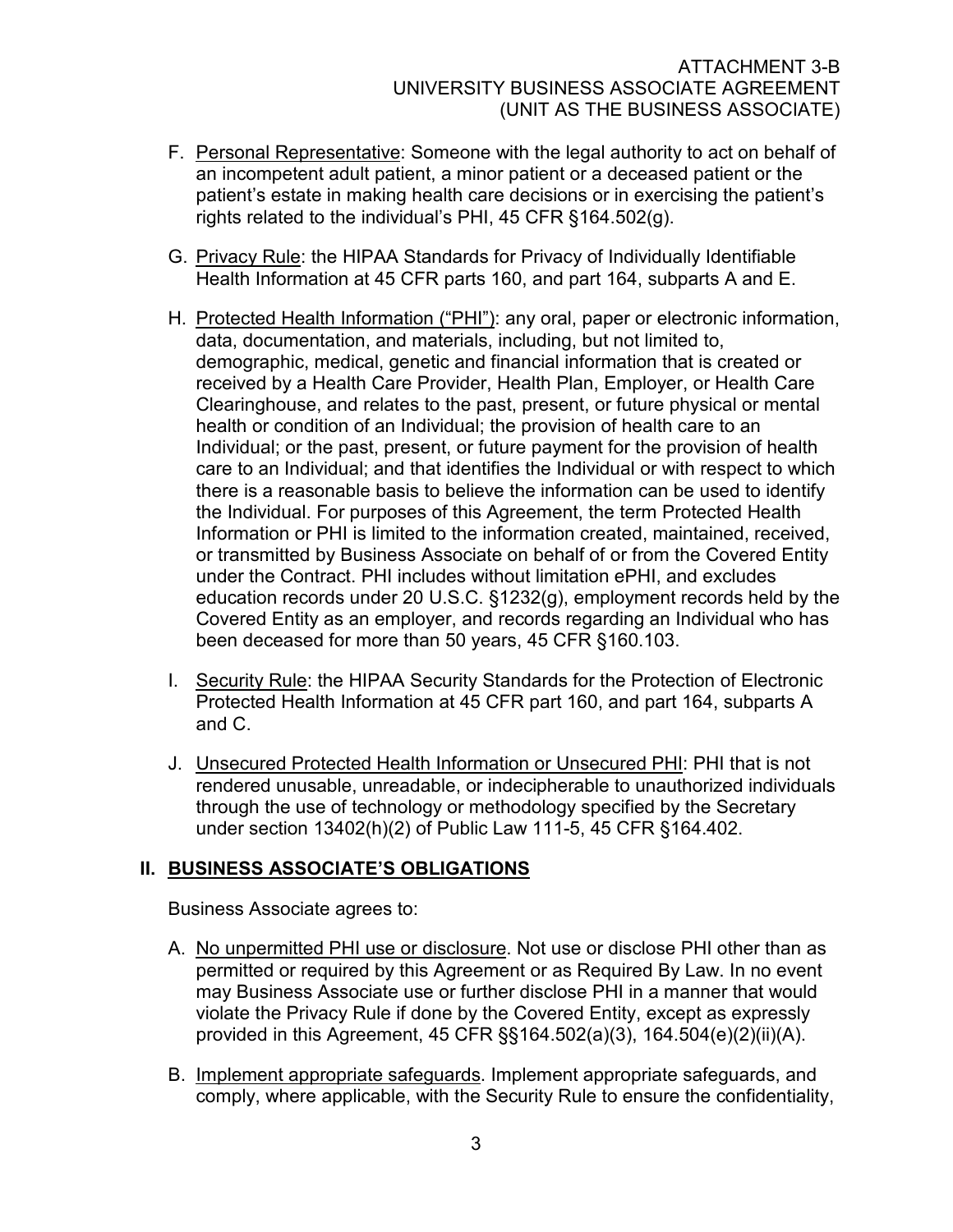integrity, and availability of all ePHI the Business Associate creates, receives, maintains, or transmits on behalf of the Covered Entity; protect against any reasonably anticipated threats or hazards to the security or integrity of ePHI; prevent use or disclosure of PHI other than as provided for by this Agreement or as Required by Law; and require compliance with the HIPAA Rules by Business Associate's Workforce, 45 CFR §164.306(a). These safeguards include, but are not limited to:

- 1. Administrative Safeguards. Business Associate shall implement policies and procedures to prevent, detect, contain, and correct security violations, and reasonably preserve and protect the confidentiality, integrity and availability of ePHI, as required by 45 CFR §164.308, and enforce those policies and procedures, including sanctions for anyone not found in compliance, 45 CFR §164.308;
- 2. Technical and Physical Safeguards. Business Associate shall implement appropriate technical safeguards to protect PHI, including access controls, authentication, and transmission security, as well as implement appropriate physical safeguards to protect PHI, including workstation security and device and media controls, 45 CFR §§ 164.310, 164.312; and
- 3. Training. Business Associate shall provide training to relevant workforce members, including management, on how to prevent the improper access, use or disclosure of PHI; and update and repeat training on a regular basis, 45 CFR §164.308(a)(5).
- C. Document and keep current required policies and procedures. In accordance with 45 CFR §164.316, document the required policies and procedures and keep them current, and cooperate in good faith in response to any reasonable requests from Covered Entity to discuss, review, inspect, and/or audit Business Associate's safeguards. Business Associate shall retain the documentation required for six (6) years from the date of its creation or the date when it last was in effect, whichever is later, 45 CFR §§164.306 - 164.316; 164.504(e)(2)(ii)(B).
- D. Business Associate subcontractors required to comply with Agreement. Require that any subcontractor of Business Associate that creates, receives, maintains, or transmits PHI on behalf of Business Associate agrees in writing to the same restrictions, conditions and requirements that apply to Business Associate through this Agreement with respect to such PHI, 45 CFR §§164.308(b), 164.314(a)(2), 164.502(e), 164.504(e)(2)(ii)(D).
- E. Notify Covered Entity of any unpermitted PHI use or disclosure. Notify the Covered Entity following discovery of any use or disclosure of PHI not permitted by this Agreement of which it becomes aware, or any Breach of Unsecured PHI, 45 CFR §§164.314(a)(2), 164.410(a), 164.504(e)(2)(ii)(C).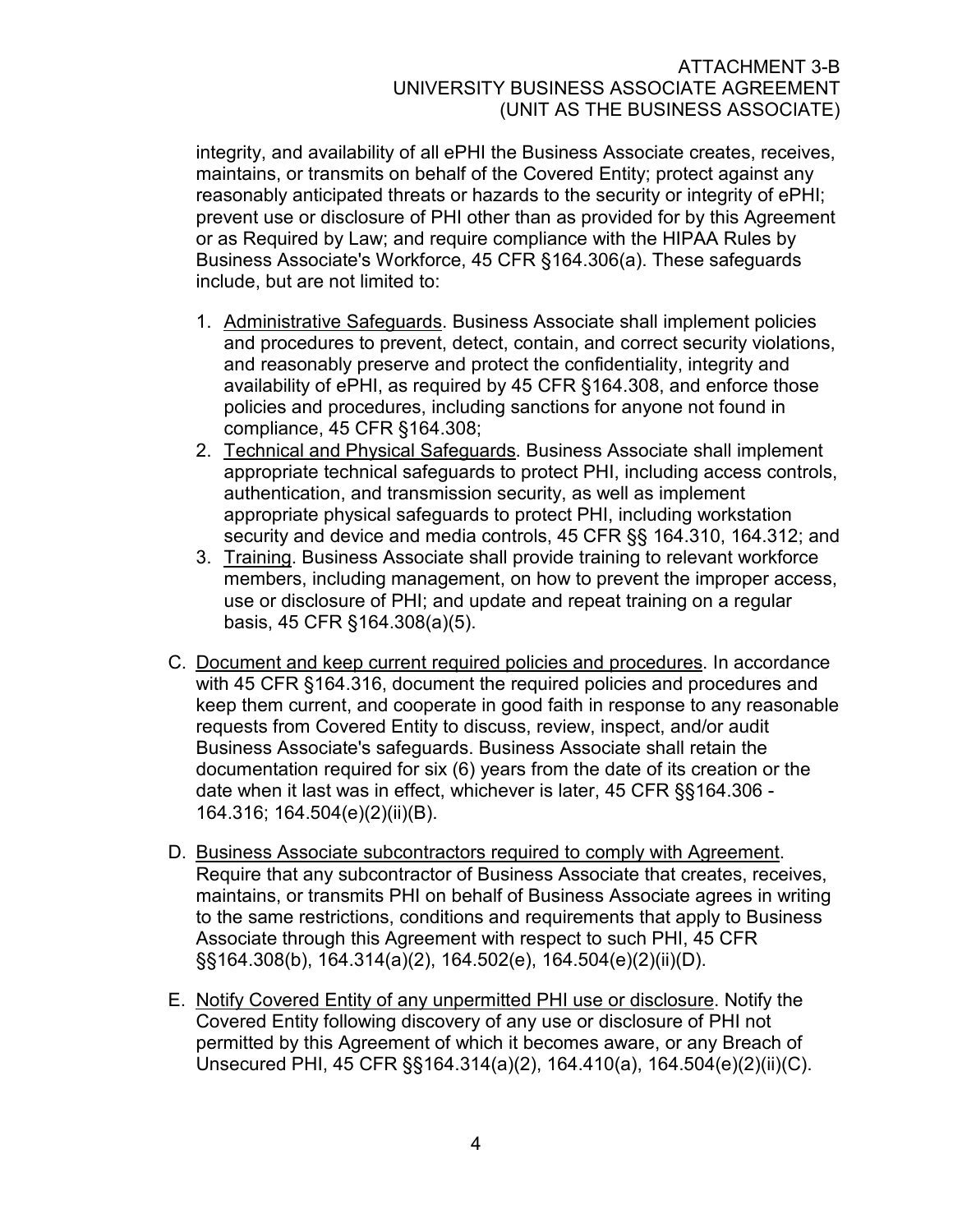- 1. Immediate verbal notice to Covered Entity. Business Associate shall immediately notify the Covered Entity's HIPAA Privacy and/or Security Official verbally.
- 2. Prompt written notice to Covered Entity. Business Associate shall subsequently notify the Covered Entity's HIPAA Privacy and/or Security Official in writing, without unreasonable delay, and in no case later than five (5) business days following discovery of the impermissible use or disclosure of PHI, or Breach of Unsecured PHI.
- 3. Discovery date of Breach. A Breach of Unsecured PHI shall be treated as discovered by the Business Associate as of the first day on which such breach is known to Business Associate or, by exercising reasonable diligence, would have been known to Business Associate. Business Associate shall be deemed to have knowledge of a Breach if the Breach is known, or by exercising reasonable diligence would have been known, to any person, other than the person committing the Breach, who is an employee, official, or other agent of the Business Associate, 45 CFR §164.410(a)(2).
- F. Take prompt corrective action. Take prompt corrective action to mitigate, to the extent practicable, any harmful effect that is known to Business Associate of a Security Incident or a misuse or unauthorized disclosure of PHI by Business Associate in violation of this Agreement, and any other action pertaining to such unauthorized disclosure required by applicable Federal and State laws and regulations. Business Associate shall reasonably cooperate with the Covered Entity's efforts to seek appropriate injunctive relief or otherwise prevent or curtail potential or actual Breaches, or to recover its PHI, including complying with a reasonable corrective action plan, 45 CFR §§ 164.308(a)(6); 164.530(f).
- G. Investigate Breach. Investigate such Breach and provide a written report of the investigation and resultant mitigation to Covered Entity's HIPAA Privacy and/or Security Official within thirty (30) calendar days of the discovery of the **Breach**
- H. Information to be provided with respect to a Breach. Provide the following information with respect to a Breach of Unsecured PHI, to the extent possible, as the information becomes available, to the Covered Entity's HIPAA Privacy and/or Security Official:
	- 1. Identification of individuals impacted by the Breach. The identification of each Individual whose Unsecured PHI has been, or is reasonably believed by Business Associate to have been accessed, acquired, used, or disclosed during the breach; and
	- 2. Include available information in notification to individual. Any other available information that the Covered Entity is required to include in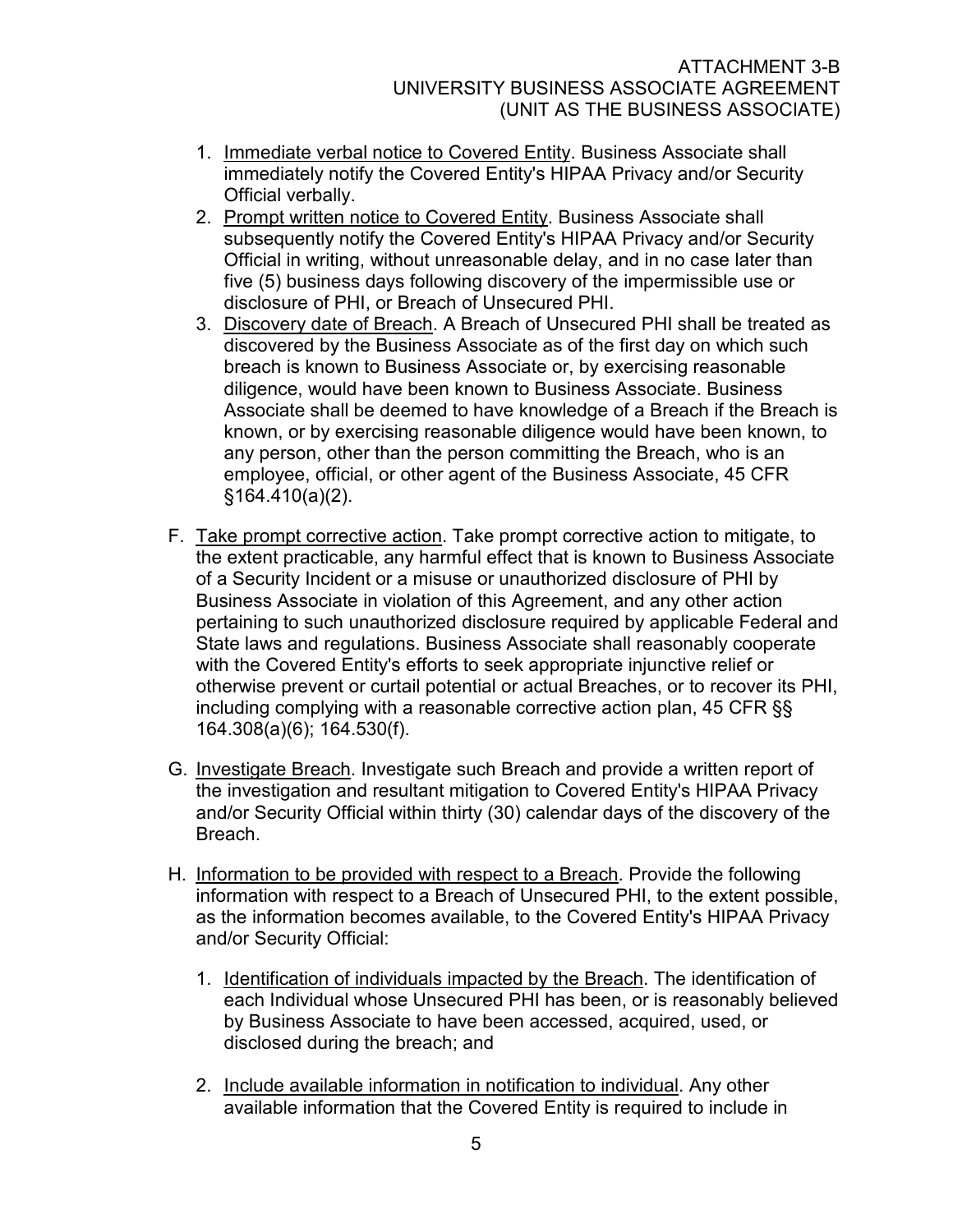notification to the Individual under the HIPAA Rules, including, but not limited to the following 45 CFR §§164.404(c)(l), 164.408, 164.410(c)(l) and  $(2)$ :

- a. Contact information for individuals impacted by the Breach. Contact information for Individuals who were or who may have been impacted by the HIPAA Breach (e.g., first and last name, mailing address, street address, phone number, and email address);
- b. Describe circumstances of the Breach. A brief description of the circumstances of the Breach, including the date of the Breach and date of discovery, if known;
- c. Description of PHI involved in Breach. A description of the types of Unsecured PHI involved in the Breach (such as whether the full name, social security number, date of birth, address, account number, diagnosis, diagnostic, disability and/or billing codes, or similar information was involved);
- d. Describe Business Associate investigation. A brief description of what the Business Associate has done or is doing to investigate the Breach, mitigate harm to the Individual(s) impacted by the Breach, and protect against future Breaches; and
- e. Business Associate liaison contact information. Contact information for Business Associate's liaison responsible for investigating the Breach and communicating information relating to the Breach to the Covered Entity.
- I. Promptly report Security Incident. Promptly report to Covered Entity's HIPAA Privacy and/or Security Official any Security Incident of which Business Associate becomes aware with respect to ePHI that is in the custody of Business Associate, including breaches of Unsecured PHI as required by 45 CFR §164.410, by contacting the HIPAA Privacy and/or Security Official, 45 CFR §§164.314(a)(2), 164.410.
- J. Implement measures to ensure Agreement compliance. Implement reasonable and appropriate measures to ensure compliance with the requirements of this Agreement by Workforce members who assist in the performance of functions or activities on behalf of the Covered Entity under this Agreement and use or disclose PHI, and discipline such Workforce members who intentionally violate any provisions of these special conditions, which may include termination of employment, 45 CFR §§164.308(a), 164.530(b) and (e).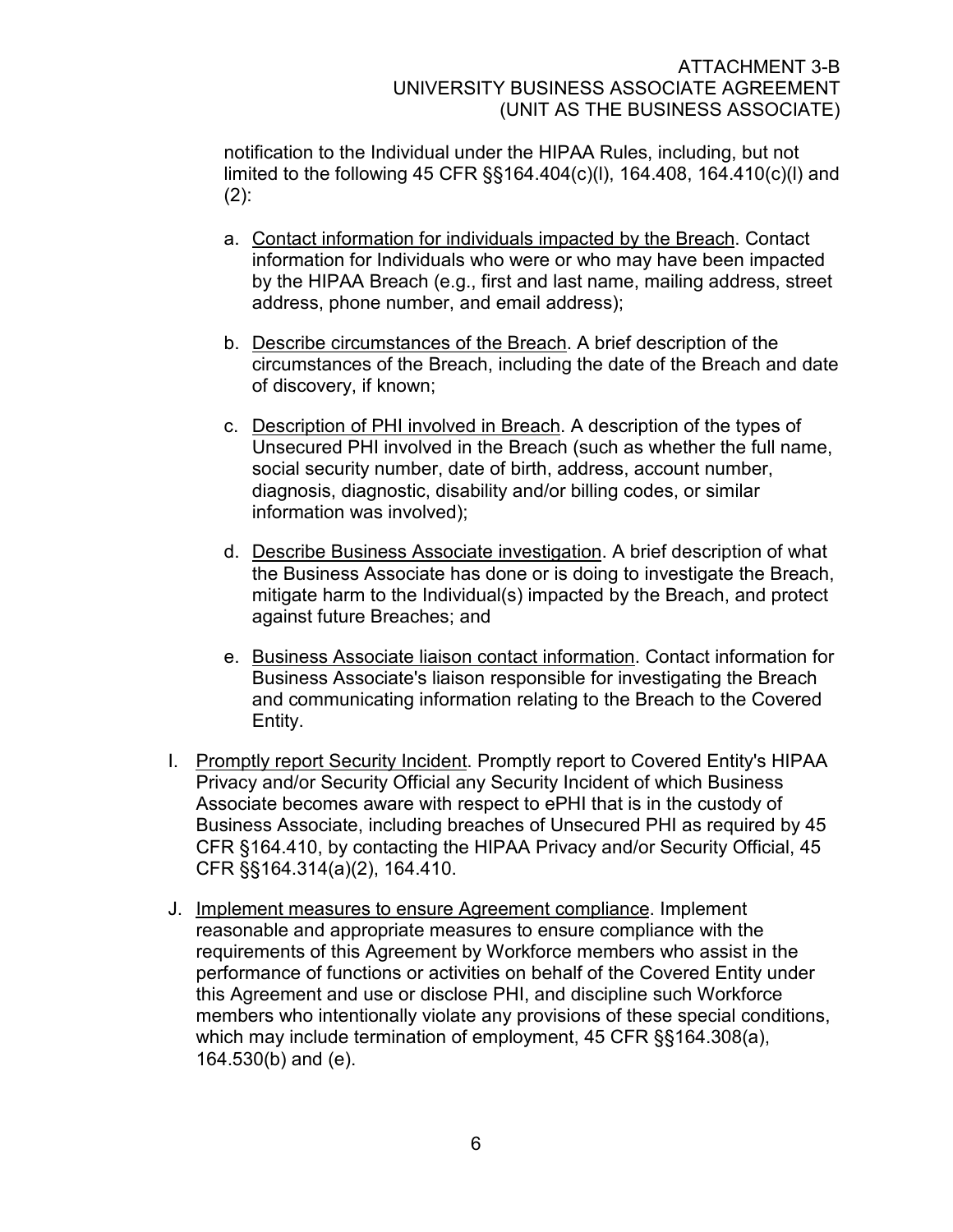- K. Make HIPAA policies and procedures available to HHS Secretary. Make its internal policies, procedures, books and records relating to the use and disclosure of PHI received from, or created or received by Business Associate on behalf of, the Covered Entity available to the Secretary of Health and Human Services or to Covered Entity if necessary or required to assess Business Associate's or the Covered Entity's compliance with the HIPAA Rules. Business Associate shall promptly notify Covered Entity of communications with the U.S. Department of Health and Human Services (HHS) regarding PHI provided by or created by Covered Entity or Business Associate and shall provide Covered Entity with copies of any information Business Associate has made available to HHS under this paragraph, 45 CFR §164.504(e)(2)(ii)(l).
- L. Accommodate Covered Entity's restriction on use/disclosure. Upon notice from Covered Entity, accommodate any restriction to the use or disclosure of PHI and any request for confidential communications to which Covered Entity has agreed in accordance with the Privacy Rule, 45 CFR §164.522.
- M. Make PHI available to Covered Entity. Make available PHI held by Business Associate, which the Covered Entity has determined to be part of its Designated Record Set, to the Covered Entity as necessary to satisfy the Covered Entity's obligations to provide an Individual with access to the Individual's PHI under 45 CFR §164.524, in the time and manner designated by the Covered Entity, 45 CFR §§ 164.504(e)(2)(ii)(E), 164.524.
- N. Make PHI available for amendment. Make available PHI held by Business Associate, which the Covered Entity has determined to be part of its Designated Record Set, to amend any PHI that the Covered Entity directs or agrees to in accordance with 45 CFR §164.526, upon request of the Covered Entity or an Individual.
- O. Disclosure documentation. Document disclosures of PHI made by Business Associate, which are required to be accounted for under 45 CFR §164.528(a)(l), and make this information available as necessary to satisfy the Covered Entity's obligation to provide an accounting of disclosures to an Individual within five (5) business days by the Covered Entity of a request by an Individual of a request for an accounting of disclosures of PHI. If an Individual directly requests an accounting of disclosures of PHI from Business Associate, Business Associate shall notify Covered Entity's HIPAA Privacy and/or Security Official of the request within five (5) business days, and Covered Entity shall either direct Business Associate to provide the information directly to the Individual, or it shall direct that the information required for the accounting be forwarded to Covered Entity for compilation and distribution to the Individual, 45 CFR §§ 164.504(e)(2)(ii)(G) and (H), 164.528.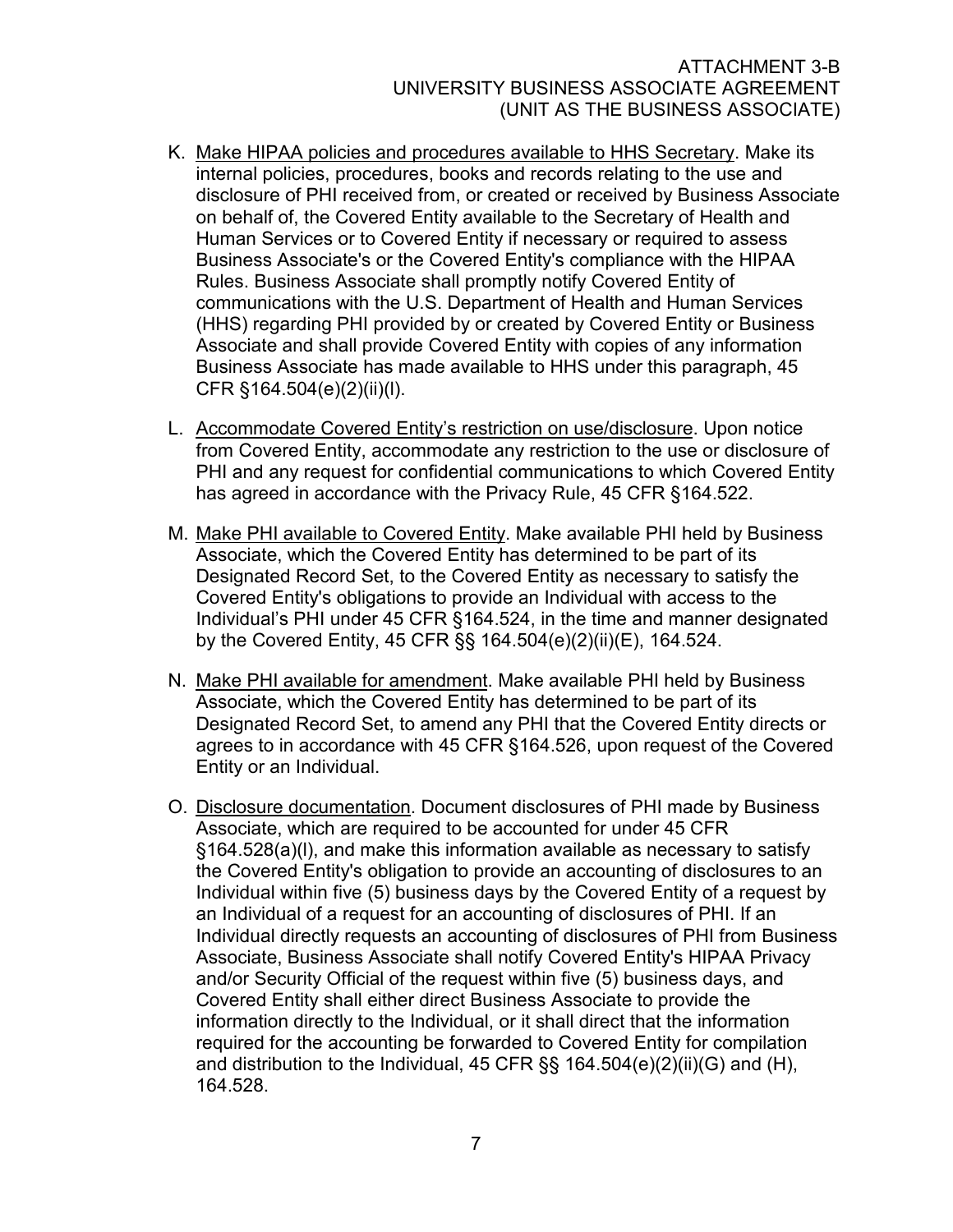P. Comply with HIPAA Rules. Comply with any other requirements of the HIPAA Rules not expressly specified in this Agreement, as and to the extent that such requirements apply to Business Associates under the HIPAA Rules, as the same may be amended from time to time.

## III. PERMITTED USES AND DISCLOSURES BY BUSINESS ASSOCIATE

Business Associate may, except as otherwise limited in this Agreement:

- A. General Use and Disclosure. Create, receive, maintain, or transmit PHI only for the purposes listed in the Contract and this Agreement, provided that the use or disclosure would not violate the HIPAA Rules if done by the Covered Entity or violate the Minimum Necessary requirements applicable to the Covered Entity, 45 CFR §§164.502(a) & (b), 164.504(e)(2)(i).
- B. Limited Use of PHI for Business Associate's Benefit. Use PHI received by the Business Associate in its capacity as the Covered Entity's Business Associate, if necessary, for the proper management and administration of the Business Associate or to carry out the legal responsibilities of the Business Associate to Covered Entity. Business Associate's proper management and administration does not include the use or disclosure of PHI by Business Associate for Marketing purposes or for sale of PHI, 45 CFR §§164.502(a)(5)(ii), 164.504(e)(2)(i)(A), 164.504(e)(4)(i), 164.508(a)(3) and  $(a)(4)$ .

# IV. TERM AND TERMINATION

- A. Commencement Date/Termination Date. This Agreement commences as of the date last signed on the signature page and shall remain in effect until terminated in accordance with the terms of this section, provided, however, that termination shall not affect the respective obligations or rights of the parties arising under this Agreement prior to the effective date of termination, all of which shall continue in accordance with their terms.
- B. Covered Entity may terminate Agreement. Covered Entity shall have the right to terminate this Agreement for any reason, including determination that Business Associate has violated a material term of this Agreement, upon thirty (30) days written notice to Business Associate. Such termination of this Agreement shall simultaneously terminate the Contract on the same effective date, unless otherwise agreed to in writing by both parties. If a breach of this Agreement is determined to be willful or incurable by either party, then a party may give written notice of immediate termination of this Agreement.
- C. If Contract terminated, Agreement terminated. Upon the termination of the Contract, this Agreement will automatically terminate.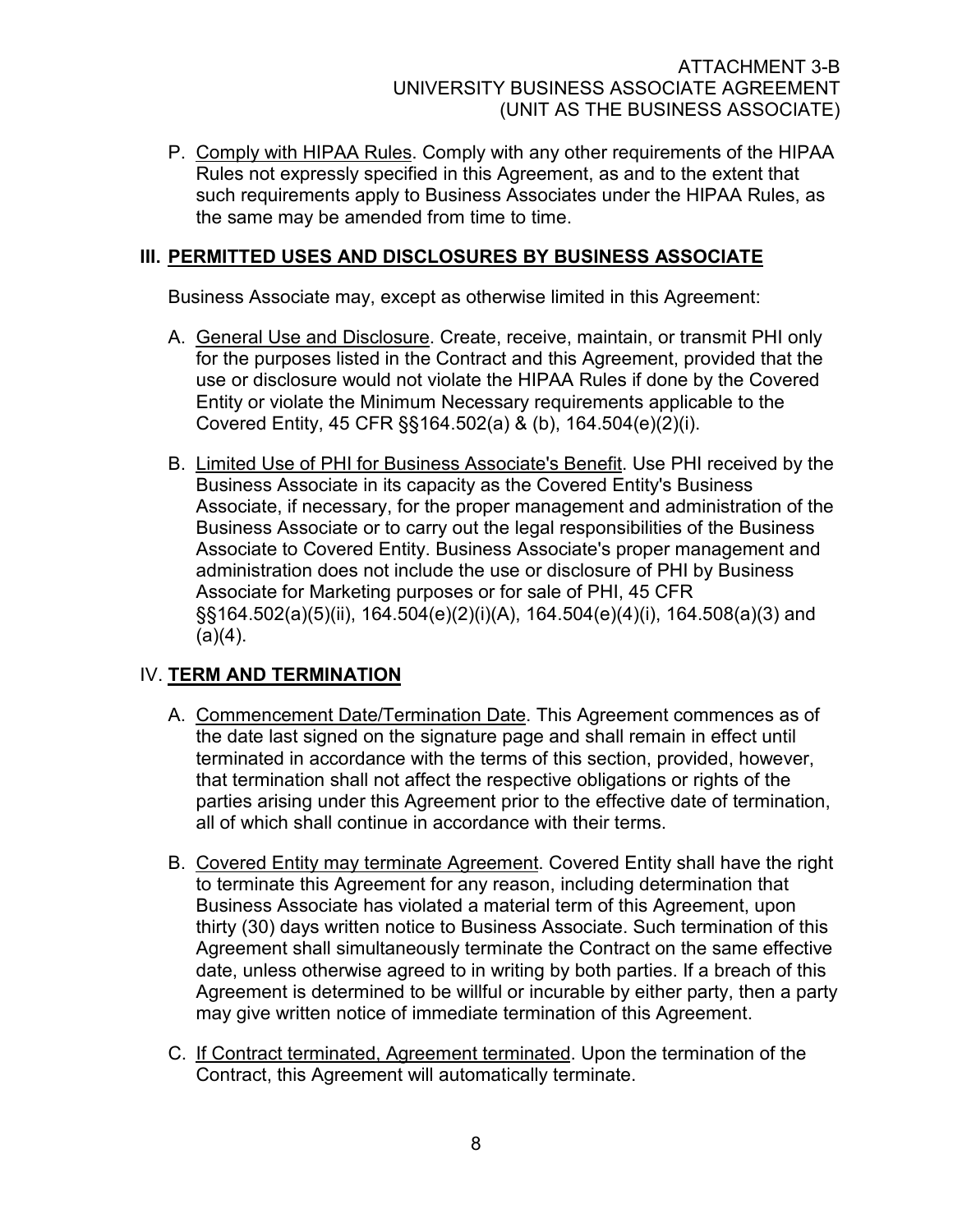D. Upon expiration or termination of Agreement, return all PHI to Covered Entity. Upon termination of this Agreement for any reason, Business Associate agrees either to return to Covered Entity or to destroy, all PHI received from Covered Entity or otherwise through the performance of services for Covered Entity, that is in the possession or control of Business Associate or its agents, unless return or destruction is not feasible or lawful, or unless other legal grounds exist for retaining the PHI. In the case of PHI which is not returned or destroyed, Business Associate shall extend the protections of this Agreement to such PHI and limit further uses and disclosures of such PHI to those purposes that make the return or destruction infeasible, or as otherwise permitted by law, for so long as Business Associate maintains such PHI. Business Associate further agrees to comply with other applicable state or federal law, which may require a specific period of retention, redaction, or other treatment of such PHI, 45 CFR 164.504 (e)(2)(ii)(J).

# V. NOTICES

Whenever written notice is required by one party to the other under this Agreement, written notice shall be delivered, mailed, or faxed to the address or fax number below. If notice is delivered, it is effective when received during normal business hours with a written proof of service saved for the record. If notice is mailed, it is effective no sooner than three business days after it is mailed by either certified mail or registered mail. If notice is faxed, it is effective when the confirmation fax is printed.

# [SIGNATURE PAGE FOLLOWS]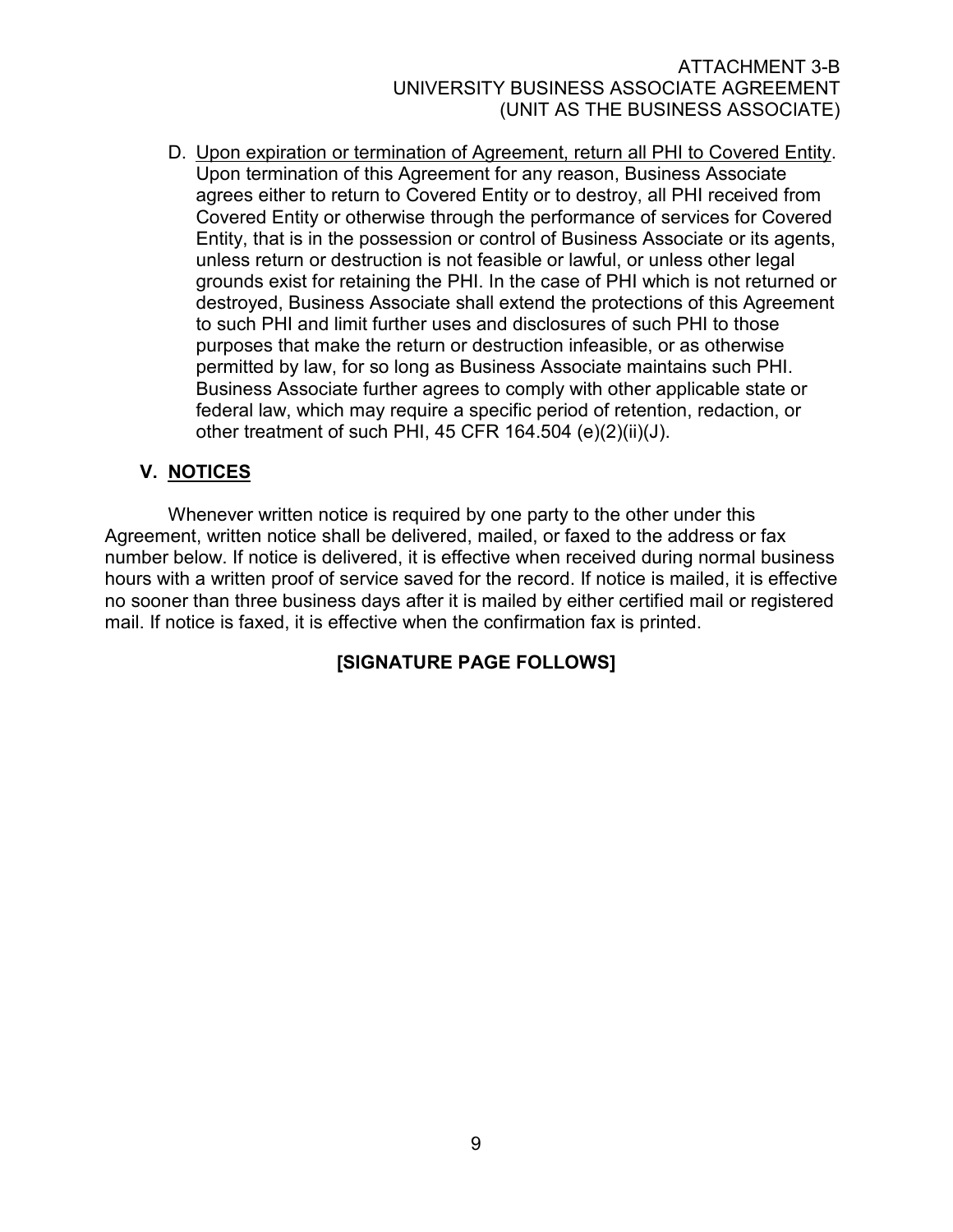SIGNATURES EXECUTING THIS AGREEMENT: IN WITNESS WHEREOF, this Agreement has been executed by the authorized representative(s) of the Covered Entity and the authorized representative(s) of the Business Associate.

| <b>[Insert Covered Entity Name]</b> | UNIVERSITY OF HAWAII                                                                                             |
|-------------------------------------|------------------------------------------------------------------------------------------------------------------|
| <b>COVERED ENTITY</b>               | <b>BUSINESS ASSOCIATE:</b>                                                                                       |
| Signature                           | Signature of Project Principal Investigator<br>or Program Lead                                                   |
| <b>Printed Name</b>                 | <b>Printed Name</b>                                                                                              |
| <b>Address</b>                      | Address of <b>[UH COVERED</b><br><b>COMPONENT</b>                                                                |
| Telephone no.                       | Telephone no. of <b>[UH COVERED</b><br><b>COMPONENT</b>                                                          |
| Fax no.                             | Fax no. of [UH COVERED COMPONENT]                                                                                |
| Mobile Phone No.                    | Mobile Phone No. of <b>[Project Principal</b><br><b>Investigator or Program Lead]</b>                            |
| <b>COVERED ENTITY</b>               | <b>BUSINESS ASSOCIATE</b>                                                                                        |
| Date of execution                   | Date of execution                                                                                                |
|                                     | Signature of University System HIPAA<br><b>Privacy Officer</b>                                                   |
|                                     | Signature of Campus Chancellor (or<br>designee) for campus projects, or<br>appropriate System Vice President (or |